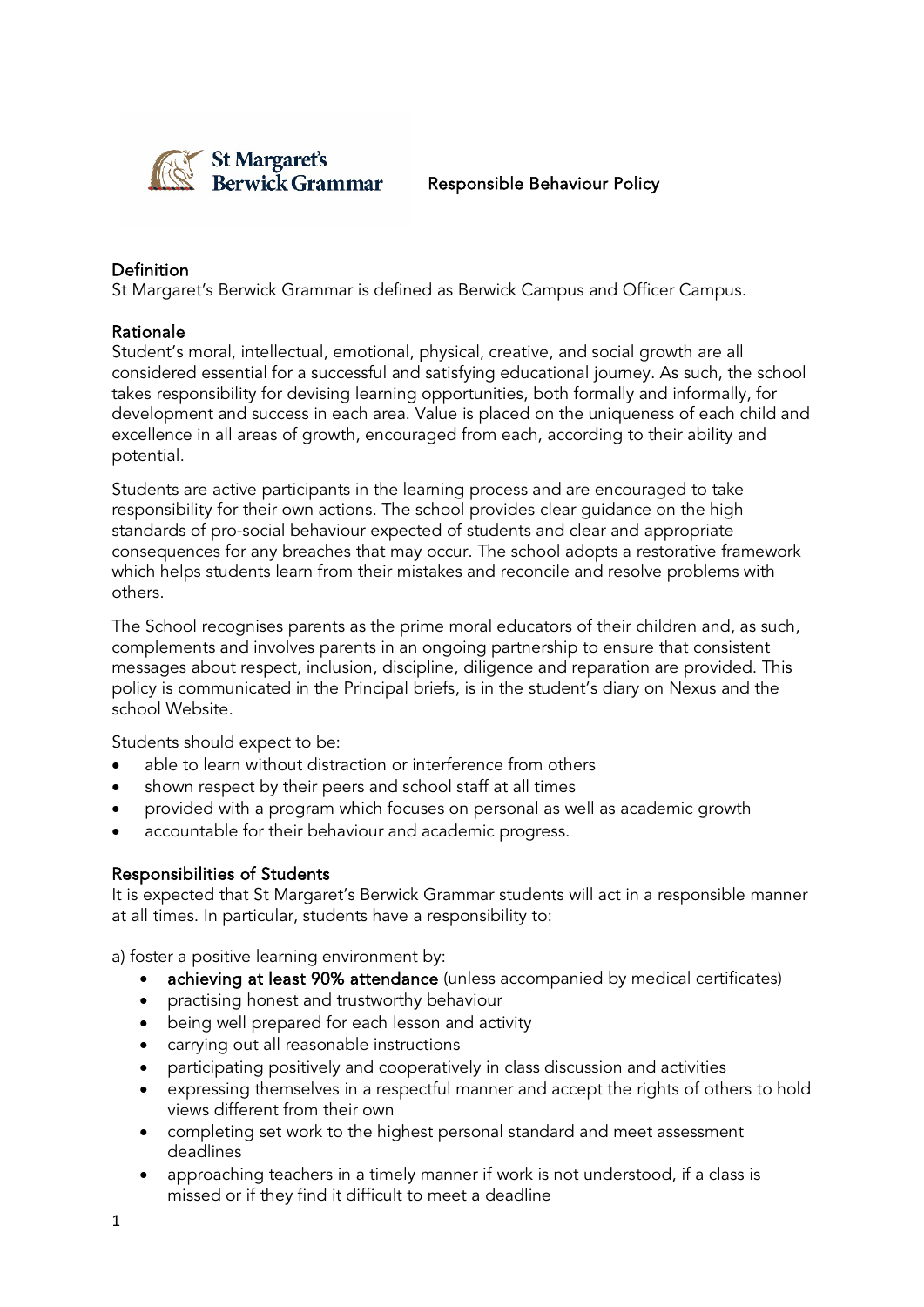• participating fully in the school's educational program, including attending all camps, excursions and incursions, unless special exemptions apply.

b) promote a positive and inclusive school climate and image by;

- being polite and courteous to all members of the school community, visitors and to one another
- promoting the cultural safety, participation, empowerment of all children including Aboriginal and Torres Strait Island students and their needs
- promoting the cultural safety, participation, empowerment of children for culturally and/or linguistically diverse backgrounds and their needs
- different and sometimes greater measures may need to be taken for younger students or students with disabilities, ensuring they are safe and can participate
- being punctual to all commitments
- being mindful not to engage in any bullying, assault, or aggressive behaviour either in person, in writing or through the use of technology
- taking constructive action to protect other students from bullying or mistreatment, as outlined in the School's Anti-Bullying, Harassment and Violence Policy
- wearing their uniform in a manner which is consistent with the school's Uniform **Policy**
- not possessing, selling or using tobacco, alcohol, drugs or prohibited substances of any kind on school premises and during school related activities
- respecting and acting in accordance with the school's Digital Technology (mobile devices) requirements as outlined in the school's Anti Bullying, Harassment and Violence Policy.

c) maintain a safe and clean school environment by:

- ensuring their own safety and the safety of others
- respecting the privacy of others
- handling school equipment carefully
- respecting the school's property and assist in the maintenance of neat, tidy locker areas and surroundings
- contributing to a litter free school environment and recycle where appropriate.

# Responsibilities of Teachers

Teachers at St Margaret's Berwick Grammar make every attempt to create an inclusive, supportive and cooperative environment conducive to learning and quality teaching.

- promoting the cultural safety, participation, empowerment of all children including Aboriginal and Torres Strait Island students and their needs
- promoting the cultural safety, participation, empowerment of children for culturally and/or linguistically diverse backgrounds and their needs
- different and sometimes greater measures may need to be taken for younger students or students with disabilities, ensuring they are safe and can participate

The teachers can expect to receive school and parent/caregiver support and be provided with relevant learning and wellbeing information about individual students they teach. All staff are responsible for supporting and promoting the safety of children.

# Responsibilities of Parents and Caregivers

When they enroll a student in the school, parents or caregivers accept responsibility to:

• ensure their child attends school regularly, is punctual and dressed in appropriate school uniform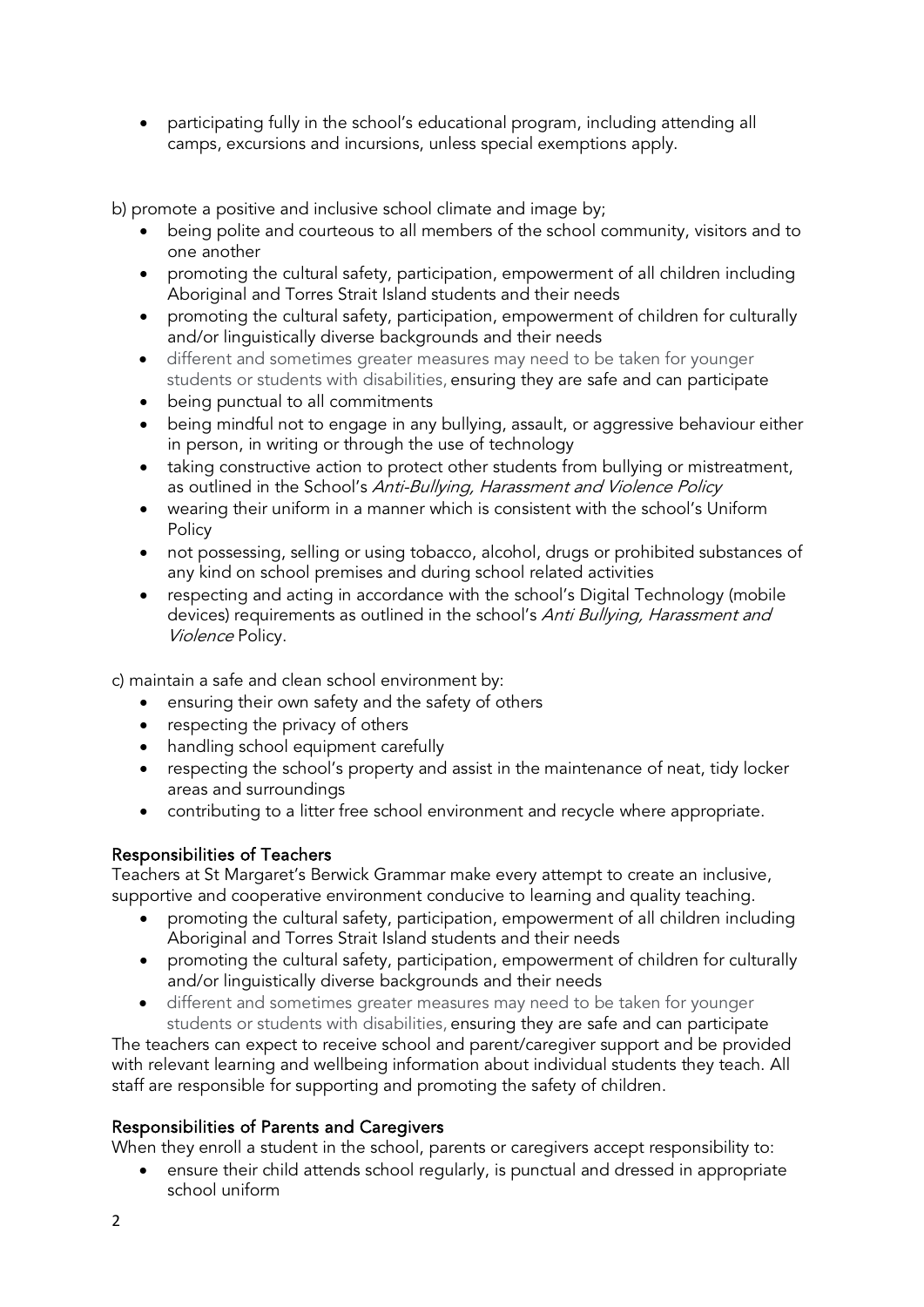- encourage their child to maintain high standards of academic achievement, exemplary conduct and personal presentation consistent with school policies
- ensure their child participates fully (to the best of their ability) in the co-curricular programs offered
- ensure their child adheres to the school rules, policies and procedures
- notify school staff of student absences promptly
- keep school informed of health issues, concerns about behaviour or other matters of relevance
- accept and support the authority of the school in setting standards of behaviour and subsequent consequences
- attend Parent-Teacher-Student Conferences and information sessions
- provide a suitable study environment for their child at home
- encourage their child to meet assessment requirements and deadlines
- abide by the enrolment agreement that references code of conduct, fees, educational services provided and grounds for termination of an enrolment.

# Junior School Behaviour Management

Junior School classes follow a consistent behaviour management system which is based on restorative practices and shared communication between all JS staff members.

Expected behaviours, in the form of an Essential Agreement, are collaboratively developed and displayed in each Junior School classroom, specific to that class or learning environment. These Essential Agreements reflect our School values and the attributes of the IB learner profile.

The Agreement is expressed in a manner appropriate to children at each level, with emphasis upon behaviour in the classroom and playground, that gives every child the best possible inclusive opportunity to learn, feel safe and benefit from their time at St Margaret's Berwick Grammar Junior School.

Depending on the nature and severity of challenging behaviour, a number of intervention actions are undertaken by staff to support individual students. These may include some or all the following:

- verbal and/or visual reminders
- references to Essential Agreements
- a Restorative Chat
- removal from the situation
- observation and assessment of behaviour patterns focusing on influences, triggers and function
- explicit teaching of proactive, preventative strategies
- identifying and actioning strategies for moving forward e.g., development of a Positive Behaviour Support Plan
- assistance from Team Leader P-2, 3-6
- assistance may be sought from one of the School psychologists (with parent approval)
- assistance from the Deputy Head or Head of Junior School

Depending on the nature and severity of the situation, parents are notified of actions undertaken.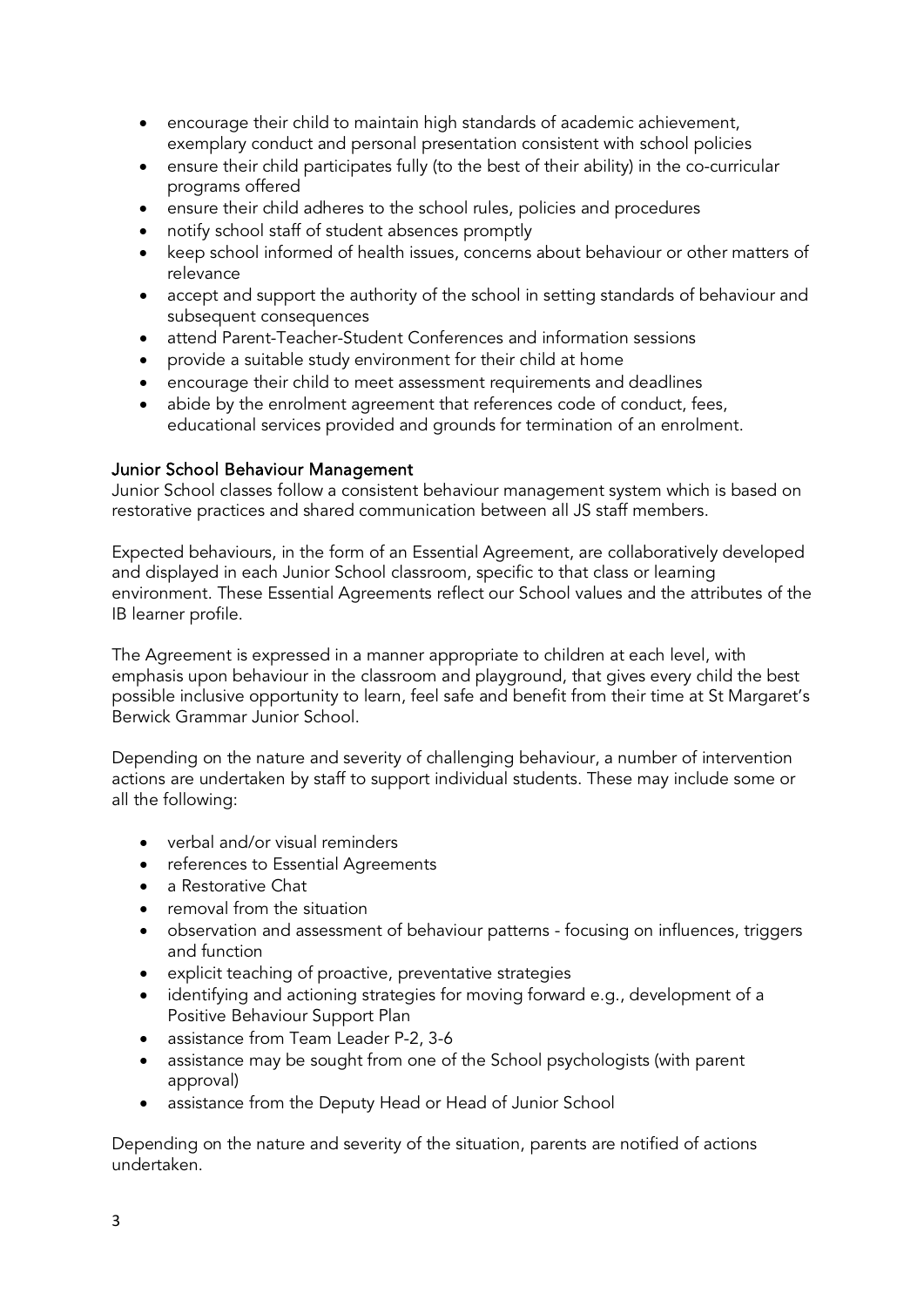# St Margaret's Berwick Grammar Consequences Chart (Year 7 - 12)

- Every effort is made to match the level of imposed consequence to the nature of the breach of the responsible behaviour code and the seriousness of harm or potential harm caused by the breach.
- Suspensions and expulsions are reviewed annually at the Senior Executive meeting and Suspensions and expulsions register is updated and reviewed as incidents occur. The Principal informs the school Council. Firstly all parties are interviewed, and for procedural fairness an independent investigator appointed if deemed necessary.
- The concern or complaint can be raised with the Victorian Institute of Teaching (email: vit@vit.vic.edu.au or phone: 1300 888 067) or Victorian Registration and Qualifications Authority (email: vrqa@education.vic.gov.au or phone: +61 3 9637 2806)
- The confidential Suspension and Expulsion register is kept up to date and resides with the Principal. All records are confidential and securely stored on a password protected digital suppository. Bias training is undertaken by key staff.

| Levels                                                               | <b>Examples of Unacceptable</b>                                                                                                                                                                                                                                                                                                                               | <b>Staff Responsible</b>                                                                                                           | <b>Possible Consequences</b>                                                                                                                                                                                                                                                                                                                                                                                                                                                                                        |
|----------------------------------------------------------------------|---------------------------------------------------------------------------------------------------------------------------------------------------------------------------------------------------------------------------------------------------------------------------------------------------------------------------------------------------------------|------------------------------------------------------------------------------------------------------------------------------------|---------------------------------------------------------------------------------------------------------------------------------------------------------------------------------------------------------------------------------------------------------------------------------------------------------------------------------------------------------------------------------------------------------------------------------------------------------------------------------------------------------------------|
|                                                                      | Behaviour                                                                                                                                                                                                                                                                                                                                                     |                                                                                                                                    |                                                                                                                                                                                                                                                                                                                                                                                                                                                                                                                     |
| Level 1:<br>Mentor or<br>Classroom<br>Teacher<br>manages<br>incident | Low level classroom<br>Not meeting uniform standards,<br>lateness to class, lack of<br>appropriate materials or<br>equipment, including ICT,<br>mobile use; eating in class;<br>disrespectful behaviour towards<br>teacher or other students<br>Non-completion or lateness of<br>work<br>Mobile devices being used,<br>seen or heard during the school<br>day | Mentor<br>Classroom Teacher<br>(Head of House and<br>Mentor informed)                                                              | Teacher warning and<br>$\bullet$<br>discussion including return at<br>break times for discussion<br>Parent/Guardian informed<br>$\bullet$<br>Confiscation of inappropriate<br>$\bullet$<br>items<br>Complete work in break time<br>$\bullet$<br>Being removed from class to<br>address uniform or<br>presentation infringements<br><b>Restorative Practice Meeting</b><br>$\bullet$<br>Confiscation of mobile<br>$\bullet$<br>devices/inappropriate devices<br>(student office for collection<br>at the end of day) |
| Level 2:<br>Mentor and<br>Head of<br>House<br>alerted by<br>Teacher  | Repeated classroom learning<br>inattention or disruption;<br>inappropriate use of ICT or<br>failure to bring correct materials;<br>disrespectful behaviour towards<br>students; conflict and angry<br>outbursts; incorrect uniform,<br>unkindness towards others, use<br>of mobile devices                                                                    | Teacher<br>Mentor<br>Head of House<br><b>Head of Wellbeing</b><br>Counsellor                                                       | <b>Individual Behaviour Plan</b><br>$\bullet$<br>including contracts, cards<br>and/or seating changes<br>Parent/Guardian informed<br>$\bullet$<br>Temporary withdrawal from<br>$\bullet$<br>class<br>Small group conference<br>$\bullet$<br><b>Restorative Practice Meeting</b><br>$\bullet$<br>Submission of mobile device<br>$\bullet$<br>to student office daily<br>Counselling<br>$\bullet$                                                                                                                     |
|                                                                      | Unexplained absences<br>Absences more than 10%<br>Continued non-completion of<br>work<br>Plagiarism (first instance)<br><b>Persistent lateness</b><br>Inappropriate use of<br>technologies (email, gaming,<br>social media etc.)                                                                                                                              | Mentor<br><b>Head of House</b><br>Director of Academic<br>Growth<br><b>Head of Wellbeing</b><br><b>Head of Digital</b><br>Learning | Parent/Guardian Interview<br>$\bullet$<br>Permanent withdrawal from<br>$\bullet$<br>subject<br>Unsatisfactory achievement<br>$\bullet$<br>meeting with student and<br>parents<br><b>Restorative Practice Meeting</b><br>$\bullet$<br><b>Individual Behaviour Plan</b><br>$\bullet$<br>devised and presented<br>Counselling<br>$\bullet$                                                                                                                                                                             |
| Level 3:                                                             | Individual Behaviour Plan not<br>being followed;                                                                                                                                                                                                                                                                                                              | <b>Head of House</b>                                                                                                               | <b>Individual Behaviour Plan</b><br>$\bullet$<br>revised                                                                                                                                                                                                                                                                                                                                                                                                                                                            |